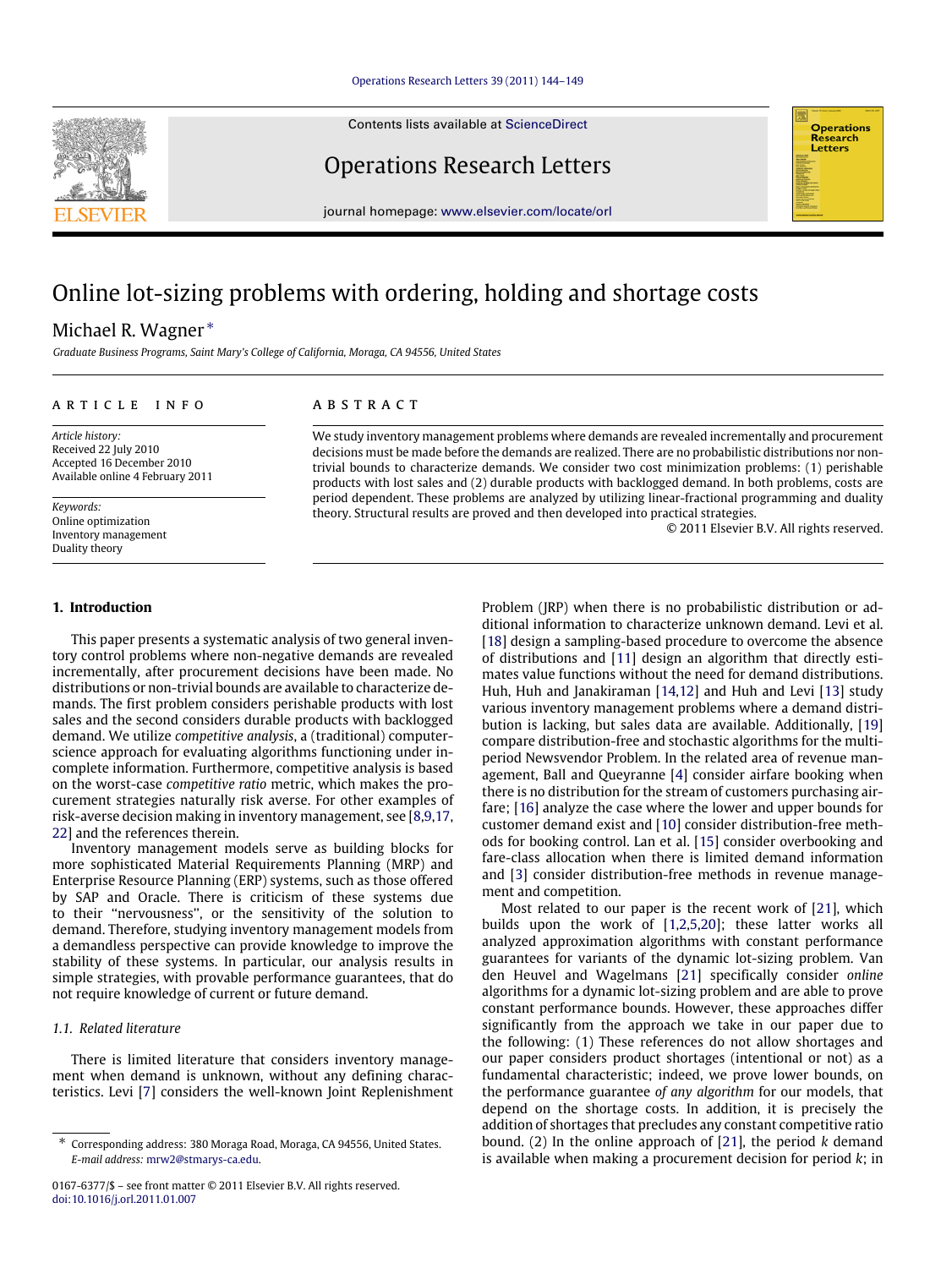our approach, this demand is not available and is only revealed *after* a procurement decision is made, which implies that shortages cannot be eliminated. (3) The above approaches do not allow demand backlogging and allow inventory holding in all periods; in our approach, we either (a) disallow both backlogging and inventory carryover (i.e., perishable products) or (b) allow both. (4) We design and analyze in depth a Make-to-Order strategy that never maintains positive inventory — this strategy is beyond the scope of these related references. (5) In contrast to the online approach of [\[21\]](#page-5-16), our costs are period dependent and can vary.

#### *1.2. Contributions*

The first problem that we study consists of designing the procurement strategy for a single *perishable* product over a finite planning horizon with period-dependent costs. If demand exceeds product availability in any period, the excess demand is lost. We characterize the competitive ratio of an arbitrary (albeit intelligent) procurement strategy. The second problem that we study consists of designing the procurement and inventory management strategy for a single *durable* product, that can be inventoried, over a finite planning horizon with period-dependent costs. Additionally, excess demand is backlogged for future periods. The main result of this part of the paper is a two-part structural result where we [\(1\)](#page-1-0) derive a sufficient condition for the existence of a finite competitive ratio and [\(2\)](#page-2-0) provide lower and upper bounds for the competitive ratio. We then provide an indepth example of utilizing these structural results to design and analyze a Make-to-Order strategy that identifies the best times to fulfill backlogged demand. We characterize the competitive ratio of this specific strategy through lower and upper bounds; if ordering and shortage costs are identical over all periods, the lower and upper bounds coincide and we know the exact value of the competitive ratio. Finally, we contrast our paper with [\[23\]](#page-5-21), which introduces unit revenues to the models analyzed in this paper. Maximizing profit, rather than minimizing cost, renders the usual competitive ratio metric ill-posed, since profits can be positive or negative, and [\[23\]](#page-5-21) introduces and utilizes a new worstcase metric, different from the competitive ratio that is appropriate for a profit objective. However, simply setting revenues to zero in [\[23\]](#page-5-21) will not give results remotely similar to this paper; in fact, by setting revenues to zero, [\[23\]](#page-5-21) suggests ordering negative quantities of products. Therefore, the cost minimization and profit maximization objectives in the context of online inventory management are fundamentally different and warrant different studies.

# *Outline of the paper*

In Section [2](#page-1-1) we explain our notation, state our assumptions, derive the two models we study and discuss competitive analysis. In Section [3](#page-2-1) we analyze the perishable product with lost sales model and in Section [4](#page-3-0) we analyze the durable product with backlogged demand model, concluding with the analysis of a specific Make-to-Order strategy.

# <span id="page-1-1"></span>**2. Preliminaries**

#### *2.1. Notation*

We begin by explaining the notation that we utilize throughout the paper. Scalar values are represented in regular type and vectors are represented in boldface type. For example,  $\mathbf{x} = (x_1, \ldots, x_n)$ is a column vector of *n* elements.  $\mathbf{x}'$  is the transpose (row) vector of the (column) vector **x**. Additionally, we define  $\mathbf{e} = (1, \ldots, 1)$ as the *n*-dimensional vector of all ones. Also,  $\delta(x)$  is the indicator function; i.e.,  $\delta(x) = 1$  if  $x > 0$  and  $\delta(x) = 0$  if  $x = 0$ . Finally,

let  $x^+$  = max{ $x$ , **0**} and  $x^-$  = max{ $-x$ , **0**}, where the max and min operators are defined component-wise. Next, we provide a useful result that links a specific linear-fractional program with linear programming.

<span id="page-1-4"></span>**Lemma 2.1** (*Linear-Fractional Programming*). *If* { $x : f'x + g$  > 0,  $x > 0$  *is non-empty, then the optimization problems* 

$$
\begin{array}{ll}\n\max \limits_{\mathbf{x}} & \frac{\mathbf{c}'\mathbf{x} + d}{\mathbf{f}'\mathbf{x} + g} & \max \limits_{\mathbf{y}, z} & \mathbf{c}'\mathbf{y} + dz \\
\text{s.t.} & \frac{\mathbf{f}'\mathbf{x} + g}{\mathbf{x} \geq \mathbf{0}} & \text{and} & \text{s.t.} & \mathbf{f}'\mathbf{y} + gz = 1 \\
\mathbf{x} \geq \mathbf{0} & \mathbf{y} \geq \mathbf{0}, & z \geq 0\n\end{array}
$$

*are equivalent.*

**Proof.** A proof can be found in [\[6\]](#page-5-22) on page 151.  $\Box$ 

#### *2.2. Model derivation*

We begin by detailing the data for our problems. We consider the *n*-period inventory management of a single product where the objective is to minimize total cost. In period *i*,  $d_i \geq 0$  is the demand for the product,  $q_i \geq 0$  is the ordering quantity,  $c_i \geq 0$  is the unit ordering cost,  $K_i \geq 0$  is the fixed ordering cost for placing an order,  $h_i \geq 0$  is the unit inventory holding cost and  $s_i \geq 0$ is the unit inventory shortage cost, which will either represent a lost sales cost or a backlogging cost (which will be clear from the context). In vector notation, the parameters are **d**, **q**, **c**, **K**, **h**,  $s \ge 0$ . We make three assumptions that hold throughout and then derive the models.

#### <span id="page-1-2"></span>**Assumption 2.2. c**, **K**, **h**, **s** > **0**.

#### <span id="page-1-5"></span>**Assumption 2.3.**  $d \neq 0$ .

<span id="page-1-3"></span>**Assumption 2.4.** There exists a period in which it is optimal to procure a positive quantity.

#### *2.2.1. Perishable products with lost sales*

We begin with the case where the product is perishable (e.g., certain food products) and cannot be inventoried for future periods. Additionally, we assume that any unmet demand is lost forever. The inventory holding costs *h<sup>i</sup>* have the managerial interpretation of a write-off (of perished inventory) cost and the inventory shortage costs *s<sup>i</sup>* have the interpretation of quantifying lost sales (e.g., lost revenues, etc.). In period *i*, the write-off cost is  $h_i(q_i - d_i)^+$ , the shortage cost is  $s_i(d_i - q_i)^+$  and the ordering costs are  $c_i q_i + K_i \delta(q_i)$ . The cost minimization model in this case is

<span id="page-1-0"></span>
$$
\min_{\mathbf{q}\geq\mathbf{0}}\sum_{i=1}^n(c_iq_i+h_i(q_i-d_i)^+ + s_i(d_i-q_i)^+ + K_i\delta(q_i)).\hspace{1cm}(1)
$$

#### *2.2.2. Durable products with backlogging*

The second framework we study is one where the product is not perishable and can be inventoried to satisfy demand in later periods. Additionally, if demand exceeds available inventory, it is backlogged and satisfied in future periods.

We define the inventory *I<sup>i</sup> at the end* of period *i*, which must satisfy the inventory balance constraints  $I_i = I_{i-1} + q_i - d_i$ , for  $i = 1, \ldots, n$ , with initial inventory  $I_0 = 0$ . We next explicitly define positive and negative inventory as  $I_i^+$  = max $\{I_i, 0\}$  and  $I_i^-$  =  $\max\{-I_i, 0\}$ , respectively. Clearly,  $I_i = I_i^+ - I_i^-$  and  $|I_i| = I_i^+ + I_i^-$ . Finally, note that  $I_i = \sum_{j=1}^i (q_j - d_j)$ ; this identity is utilized in subsequent proofs.

In period *i*, the inventory holding cost is  $h_i I_i^+$ , the inventory shortage cost is  $s_i I_i^-$  and the inventory ordering cost is  $K_i \delta(q_i)$  +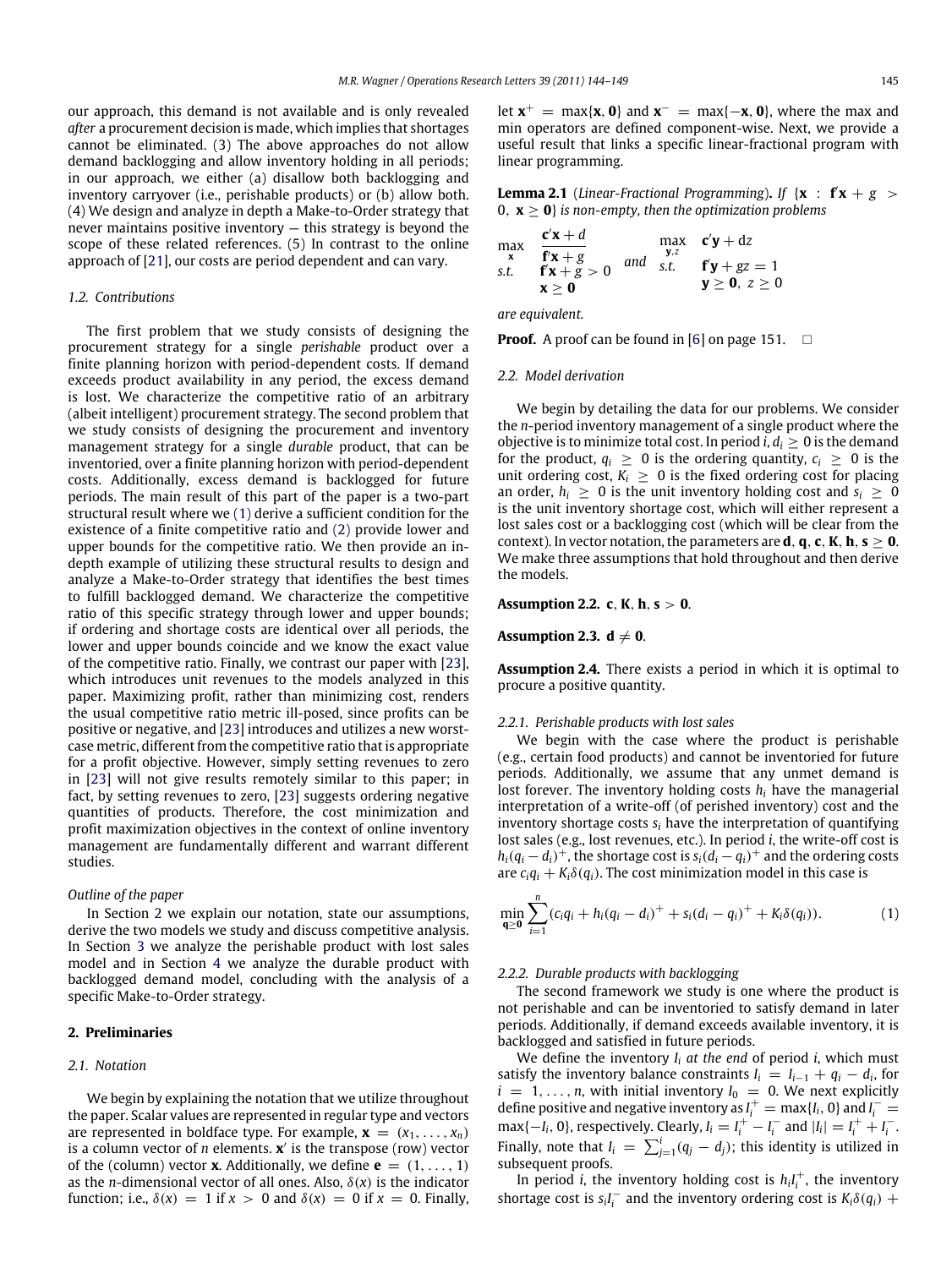$c_i q_i$ , where  $\delta$  is the indicator function. In summary, the cost minimization model in this case is

$$
\min \sum_{i=1}^{n} (c_i q_i + h_i l_i^+ + s_i l_i^- + K_i \delta(q_i))
$$
\n
$$
\text{s.t.} \quad l_i = l_{i-1} + q_i - d_i, \quad i = 1, \dots, n, \ l_0 = 0
$$
\n
$$
q_i \geq 0, \ i = 1, \dots, n.
$$
\n
$$
(2)
$$

If demands were known deterministically, our model would be that which was analyzed in [\[25\]](#page-5-23). If we add the constraint  $I_i > 0$  for all *i*, the model is the well-known Wagner–Whitin Model, which was originally analyzed in [\[24\]](#page-5-24).

#### *2.3. Competitive analysis: online and offline problems*

In this paper we study inventory management decisions without knowing customer demands. In particular, in period *i*, an *online player* must decide how much product to order *q<sup>i</sup>* without knowing the demand *d<sup>i</sup>* . However, this online player does know the cost structure of all periods  $j \leq i$ , as well as all previous demands *d<sup>j</sup>* and previous decisions *q<sup>j</sup>* for *j* < *i*. In particular, in period  $i$ ,  $c_j$ ,  $K_j$ ,  $s_j$ ,  $h_j$  for  $j~\leq~$   $i$  are known. Additionally, the online player does not know how many periods *n* there are in the planning horizon. The cost that an online player accrues over *n* periods will be denoted as *Z*(**d**). An *offline adversary* knows all demands **d** a priori and makes optimal decisions. The cost that an offline adversary accrues over *n* periods will be denoted as *Z* ∗ (**d**). In particular, *Z* ∗ (**d**) is defined as the optimal solution of either Model  $(1)$  or Model  $(2)$  – the relevant model will be clear from context. Clearly  $Z^*(\mathbf{d}) \leq Z(\mathbf{d})$ . It will also be convenient to write  $Z(\mathbf{d}) = \sum_{i=1}^{n} Z_i(d_i)$  where  $Z_i(d_i)$  is the cost contribution in period *i*; similarly,  $Z^*(d) = \sum_{i=1}^n Z_i^*(d_i)$ . Traditionally, the quality of an online strategy is measured via the *competitive ratio*. In our notation, the competitive ratio is defined as the smallest value of  $\alpha \geq 1$  such that

$$
Z(\mathbf{d}) \le \alpha Z^*(\mathbf{d}) + \beta, \quad \forall \mathbf{d} \ge \mathbf{0}, \tag{3}
$$

where  $\beta$  is a demand-independent constant. If  $\beta \leq 0$ , we say the competitive ratio  $\alpha$  is *strict*. Finally, [Assumptions 2.2–2.4](#page-1-2) imply that *Z* ∗ (**d**) > 0 and an equivalent definition of a *strict* competitive ratio would be

$$
\alpha = \sup_{\substack{\mathbf{d} \geq \mathbf{0} \\ \mathbf{d} \neq 0}} \frac{Z(\mathbf{d})}{Z^*(\mathbf{d})};
$$

a strict competitive ratio is clearly preferable to one that is not. All but one of the competitive ratio results in this paper are strict.

#### <span id="page-2-1"></span>**3. Perishable products with lost sales**

In this section we prove the following theorem by first considering a single-period model and then extending the analysis to a finite planning horizon; note that [Assumption 2.4](#page-1-3) implies that there exists at least one period *i* where  $c_i < s_i$  (otherwise it is optimal to never order anything).

<span id="page-2-2"></span>**Theorem 3.1.** In period i, if  $c_i \geq s_i$ , order  $q_i = 0$  units and if  $c_i < s_i$ , *order q<sup>i</sup> units. The competitive ratio of this strategy is at most*

$$
\max_{i:c_i
$$

*Furthermore, the competitive ratio of any algorithm is at least*  $max_{i:c_i < s_i} \{s_i/c_i\}.$ 

**Corollary 3.2.** In period i, if  $c_i \geq s_i$ , order  $q_i = 0$  units and if  $c_i < s_i$ , *order*  $q_i = K_i(s_i - c_i)/(c_i(c_i + h_i))$ *. The competitive ratio of this strategy is exactly*  $\max_{i:c_i < s_i} \{s_i/c_i\}$ .

#### *3.1. A single-period model*

<span id="page-2-0"></span>In this section we consider the special case of a single period with unknown demand *d*. The specific model is

$$
\min_{q\geq 0} (cq + h(q - d)^{+} + s(d - q)^{+} + K\delta(q)).
$$

Note that [Assumption 2.4](#page-1-3) implies that *c* < *s*; otherwise, it is optimal for both the online and offline players to order nothing. We include this observation in the following theorem for completeness. Finally, note that for a single period, the competitive ratio is *strict* and best possible.

<span id="page-2-3"></span>**Theorem 3.3.** (1) If  $c \geq s$ , it is optimal (i.e., the strict competitive *ratio* = 1*) to order zero units.*

(2) *If c* < *s, the strict competitive ratio of ordering q units is equal to*

$$
\max\left\{\left(\frac{c+h}{K}\right)q+1,\frac{s}{c}\right\}.
$$

**Proof.** As a function of *d*, the optimal offline adversarial solution is to either order  $q = 0$  or  $q = d$ , which implies  $Z^*(d) =$  $\min\{sd, cd + K\}$ . If  $c \geq s$ , it is optimal for the offline adversary to order zero units; since the online player knows the cost structure (i.e., the values of *c* and *s*), it also orders zero units, which implies that the online and offline costs are identical and the competitive ratio is one. The remainder of the proof considers the case *c* < *s*. Note that we have the following lower bound on the competitive ratio

$$
\rho = \sup_{d \geq 0} \left( \frac{Z(d)}{Z^*(d)} \right) \geq \sup_{d \geq 0} \left( \frac{Z(d)}{cd + K} \right).
$$

Next, we note that [Assumption 2.4](#page-1-3) implies that  $cd + K <$ *sd*, which induces the strict lower bound  $d > K/(s - c)$ . The competitive ratio is therefore equal to the first term below and bounded from above by the second term

$$
\rho = \sup_{d > K/(s-c)} \left( \frac{Z(d)}{cd+K} \right) \leq \sup_{d \geq 0} \left( \frac{Z(d)}{cd+K} \right).
$$

Consequently, the competitive ratio is exactly  $\sup_{d\geq 0} (Z(d)/(cd+1))$ *K*)). We consider two possible cases that determine the structure of *Z*(*d*), where *q* is now the online player's procurement quantity. We assume  $q > 0$  and consider  $q = 0$  subsequently.

*Case* 1 ( $q > d$ ). We have that

$$
\rho = \sup_{d \geq 0} \left( \frac{-hd + (c+h)q + K}{cd + K} \right),\,
$$

the right-hand side of which is a linear-fractional program, which, applying [Lemma 2.1,](#page-1-4) can be written as the linear program

max  
\n<sub>y,z</sub>  
\ns.t. 
$$
cy + Kz = 1
$$
 whose dual is  
\n $y, z \ge 0$ .  
\nmin  
\n $\alpha$   
\ns.t.  $\alpha c \ge -h$ 

The competitive ratio is equal to the optimal dual solution  $q(c+)$  $h)/K + 1$ .

*Case* 2 ( $q < d$ ). We have that

$$
\rho = \sup_{d \ge 0} \left( \frac{sd + (c - s)q + K}{cd + K} \right),
$$

 $\alpha K \geq (c+h)q + K$ .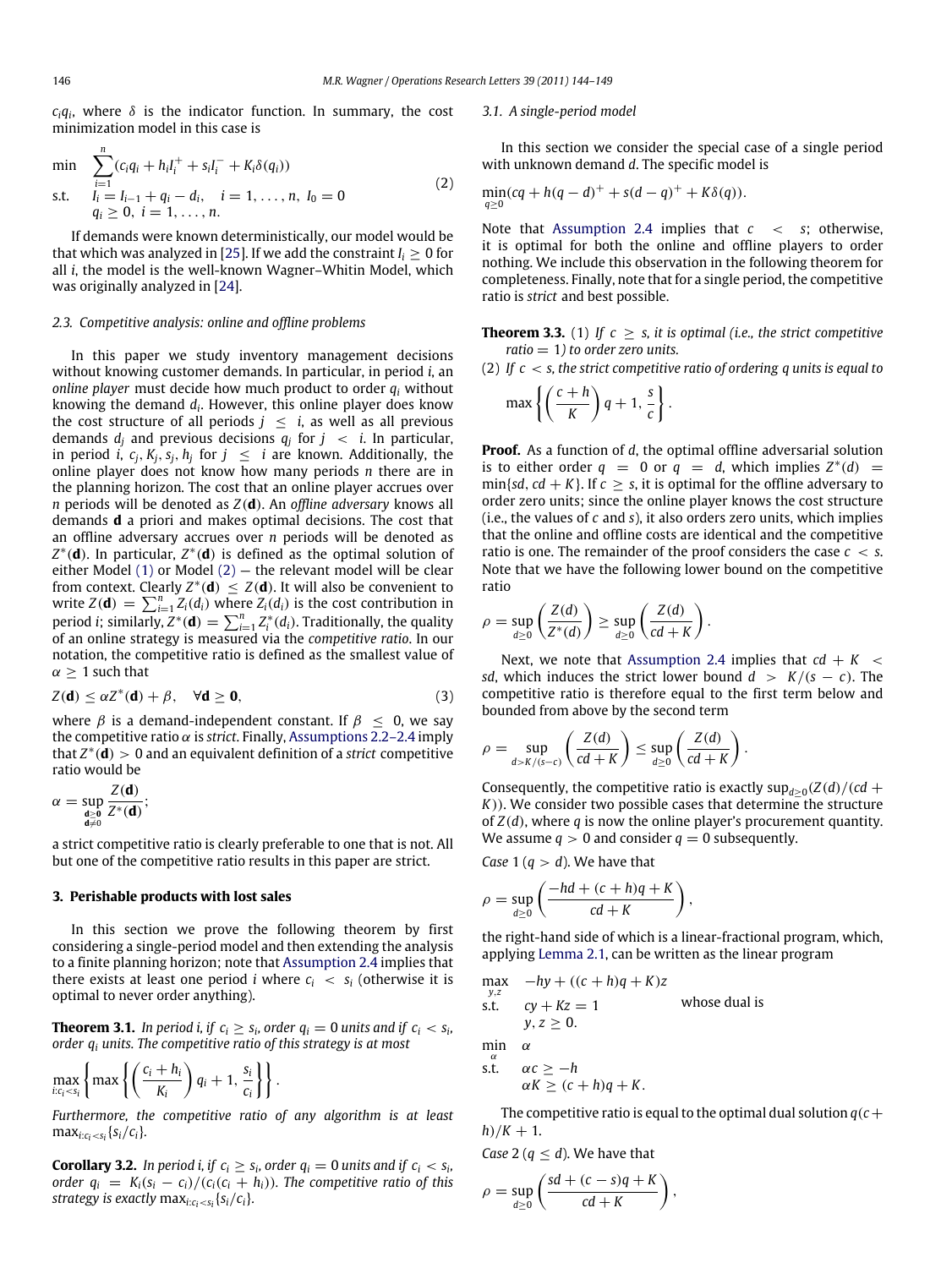the right-hand side of which is a linear-fractional program, which can be written as the linear program

max  
\n
$$
sy + (K - (s - c)q)z
$$
\ns.t.  $cy + Kz = 1$  whose dual is  
\n $y, z \ge 0$ .  
\nmin  
\n $\alpha$   
\ns.t.  $\alpha c \ge s$   
\n $\alpha K \ge K - (s - c)q$ .

The competitive ratio is equal to the optimal dual solution  $max{s/c, 1 - q(s - c)/K} = s/c.$ 

Finally, if  $q = 0$ , we set  $K - (s - c)q = 0$  and the dual in Case 2 simplifies to min{ $\alpha$  :  $\alpha \geq s/c$ }, which implies a competitive ratio equal to *s*/*c*.

Since a priori an online player does not know if Case 1 or Case 2 will occur, the competitive ratio is calculated as the maximum of the two dual solutions:  $\max\{q(c+h)/K+1, s/c\}$ .  $\Box$ 

#### *3.2. Proof of [Theorem 3.1](#page-2-2)*

Note that [Theorem 3.1](#page-2-2) is not an immediate consequence of [Theorem 3.3](#page-2-3) since periods with zero demand and periods where the offline player orders nothing must now be carefully analyzed. **Proof.** Recall that  $Z(\mathbf{d}) = \sum_{i=1}^{n} Z_i(d_i), Z^*(\mathbf{d}) = \sum_{i=1}^{n} Z_i^*(d_i)$  and define  $S = \{i : c_i < s_i\}$ . [Assumption 2.4](#page-1-3) implies that  $S \neq \emptyset$ . We

*partition S* into *S*<sub>1</sub> = *S*∩{*i* : *d*<sub>*i*</sub> > *K*<sub>*i*</sub>/(*s*<sub>*i*</sub> − *c*<sub>*i*</sub>)} and *S*<sub>2</sub> = *S*∩{*i* : *d*<sub>*i*</sub> ≤  $K_i/(s_i-c_i)$  since the offline adversary orders  $d_i$  units for  $i \in S_1$  and orders 0 units for  $i \in S_2$ ; [Assumption 2.4](#page-1-3) also implies that  $S_1 \neq \emptyset$ . The proof of [Theorem 3.3](#page-2-3) implies that, for all  $\mathbf{d} = (d_1, \ldots, d_n)$ ,

$$
Z_i(d_i) \le \max\left\{ \left( \frac{c_i + h_i}{K_i} \right) q_i + 1, \frac{s_i}{c_i} \right\} Z_i^*(d_i), \quad i \in S_1 \text{ and}
$$
  

$$
Z_i(d_i) = Z_i^*(d_i), \quad i \notin S.
$$

**For** *i* ∈ *S*<sub>2</sub>, we have that  $Z_i(d_i) = K_i δ(q_i) + c_i q_i + h_i (q_i - d_i)^+ +$  $s_i(d_i - q_i)^+$ ; if  $q_i \geq d_i$ 

$$
Z_i(d_i) = K_i \delta(q_i) + c_i q_i + h_i (q_i - d_i)
$$
  
\n
$$
\leq K_i \delta(q_i) + c_i q_i + h_i q_i \triangleq \gamma_{i1}
$$

and if  $q_i < d_i$ ,

$$
Z_i(d_i) = K_i \delta(q_i) + c_i q_i + s_i(d_i - q_i)
$$
  
\n
$$
\leq K_i \delta(q_i) + c_i q_i + s_i(K_i/(s_i - c_i) - q_i) \triangleq \gamma_{i2}.
$$

Clearly, for  $i \in S_2$ ,  $Z_i(d_i) \leq \max\{\gamma_{i1}, \gamma_{i2}\} \triangleq \gamma_i$ . Defining  $\gamma =$  $\sum_{i \in S_2} \gamma_i$ , a *demand-independent constant*, we have that

$$
Z(\mathbf{d}) = \sum_{i \in S_1} Z_i(d_i) + \sum_{i \notin S} Z_i(d_i) + \sum_{i \in S_2} Z_i(d_i)
$$
  
\n
$$
\leq \sum_{i \in S_1} \max \left\{ \left( \frac{c_i + h_i}{K_i} \right) q_i + 1, \frac{s_i}{c_i} \right\} Z_i^*(d_i)
$$
  
\n
$$
+ \sum_{i \notin S} Z_i^*(d_i) + \gamma
$$
  
\n
$$
\leq \max_{i \in S} \left\{ \left( \frac{c_i + h_i}{K_i} \right) q_i + 1, \frac{s_i}{c_i} \right\} Z^*(\mathbf{d}) + \gamma.
$$

We next give a lower bound for the competitive ratio. Arbitrarily choose  $j \in S$  and let  $d_i = 0$  for all  $i \neq j$ . Therefore,  $Z^*(\mathbf{d}) = Z^*_j(d_j)$  and  $Z(\mathbf{d}) \ge Z_j(d_j)$ . We only consider  $d_j > K_j/(s_j - j)$  $c_j$ ), so that the offline adversary orders  $d_j$ , which implies  $Z_j^*(d_j) =$  $c_jd_j + K_j$ . If the online player orders  $q_j$  in period *j*, we then consider  $d_j \geq q_j$ , which implies  $Z_j(d_j) = c_jq_j+K_j+s_j(d_j-q_j)$ . As  $d_j \to \infty$ , the ratio of  $Z_j(d_j)$  to  $Z_j^*(d_j)$  approaches  $s_j/c_j$ . Consequently, as  $d_j \to \infty$ ,  $Z(\mathbf{d})/Z^*(\mathbf{d}) \ \geq \ s_j/c_j$ ; since  $j \ \in \ S$  was chosen arbitrarily, we have proven the claimed lower bound.  $\square$ 

#### <span id="page-3-0"></span>**4. Durable products with backlogged demand**

In this section, we study online procurement strategies for durable products with backlogged demand. Let  $P = \{i : I_i > 0\}$ and  $N = \{i : I_i \leq 0\}$  denote the periods of non-negative and nonpositive inventory, respectively. If inventory is zero in period *i*, we can assign *i* arbitrarily to *P* or *N*. Clearly *P* and *N* are subsets of  $\{1, \ldots, n\}$ , so if  $i \notin \{1, \ldots, n\}$ , then  $i \notin P$  and  $i \notin N$ . We begin with the following linear-combination characterization of the cost of an *arbitrary* online procurement strategy. Note that a summation over an empty set is defined as zero.

<span id="page-3-2"></span>**Lemma 4.1.** *For an arbitrary online strategy*  $q \ge 0$ *, we can write the online cost as*

$$
Z(\mathbf{d}) = \mathbf{a}'\mathbf{d} + \mathbf{b}'\mathbf{q} + \mathcal{K},
$$

where  $a_i = \sum_{\substack{j=1 \ j \in N}}^n s_j - \sum_{\substack{j=1 \ j \in P}}^n h_j$ ,  $b_i = c_i + \sum_{\substack{j=1 \ j \in P}}^n h_j - \sum_{\substack{j=1 \ j \in N}}^n s_j$ , for  $i = 1, \ldots, n$  and  $K = \sum_{i=1}^{n} K_i \delta(q_i)$ .

**Proof.** Decomposing along the partition (*P*, *N*) and noting that  $I_i^+ = I_i$  for  $i \in P$  and  $I_i^- = -I_i$  for  $i \in N$ , we have that the online cost

$$
Z(\mathbf{d}) = \mathbf{c}'\mathbf{q} + \sum_{i \in P} h_i I_i - \sum_{i \in N} s_i I_i + \mathcal{K}
$$
  
=  $\mathbf{c}'\mathbf{q} + \sum_{i \in P} h_i \sum_{j=1}^i (q_j - d_j) - \sum_{i \in N} s_i \sum_{j=1}^i (q_j - d_j) + \mathcal{K}$   
=  $\mathbf{c}'\mathbf{q} + \sum_{i=1}^n (q_i - d_i) \sum_{\substack{j=1 \ j \in P}}^n h_j - \sum_{i=1}^n (q_i - d_i) \sum_{\substack{j=1 \ j \in N}}^n s_j + \mathcal{K},$ 

where the third equality is obtained by inverting the order of the summations. Letting  $a_i = \sum_{\substack{j=1 \ j \in N}}^n s_j - \sum_{\substack{j=1 \ j \in P}}^n h_j$  and  $b_i = c_i + \sum_{\substack{j=1 \ j \in P}}^n h_j$  $\sum_{j\in\mathbb{N}}^{n}$  *s<sub>j</sub>* completes the proof. └

Lower and upper bounds for the optimal offline cost are given in the next lemma.

<span id="page-3-3"></span>**Lemma 4.2.** *The optimal offline cost of Model* [\(2\)](#page-2-0) *has the following lower and upper bounds*

$$
\alpha'd\leq Z^*(d)\leq c'd+K'e,\quad \forall d\geq 0,
$$

*where*  $\alpha = (\alpha_1, \ldots, \alpha_n)$  *is defined as* 

$$
\alpha_{i} = \min \left\{ \min_{1 \leq j \leq i-1} \left\{ c_{j} + \sum_{k=j}^{i-1} h_{k} \right\}, c_{i}, \atop \min_{i+1 \leq j \leq n} \left\{ c_{j} + \sum_{k=i}^{j-1} s_{k} \right\}, \sum_{k=i}^{n} s_{k} \right\}, \quad i = 1, \ldots, n
$$

*and can be interpreted as the minimum marginal cost of satisfying demand d<sup>i</sup> by considering* (1) *procuring in period j* < *i and carrying the inventory to period i,* (2) *procuring in period i,* (3) *backlogging until period j* > *i, or* (4) *the cost of not satisfying the demand.*

**Proof.** Since ordering  $d_i$  in period  $i$  is a feasible offline solution, we have the upper bound  $Z^*(d) \leq c'd + K'e$ . To begin deriving a valuable lower bound, we remove fixed ordering costs and we see that

<span id="page-3-1"></span>
$$
Z^*(\mathbf{d}) \ge \min_{\mathbf{q} \ge \mathbf{0}} \sum_{i=1}^n (c_i q_i + s_i l_i^- + h_i l_i^+)
$$
  
= 
$$
\min_{\mathbf{q} \ge \mathbf{0}} \sum_{i=1}^n \left( c_i q_i + s_i \max \left\{ \sum_{j=1}^i (d_j - q_j), 0 \right\} \right)
$$
  
+ 
$$
h_i \max \left\{ \sum_{j=1}^i (q_j - d_j), 0 \right\} \right).
$$
 (4)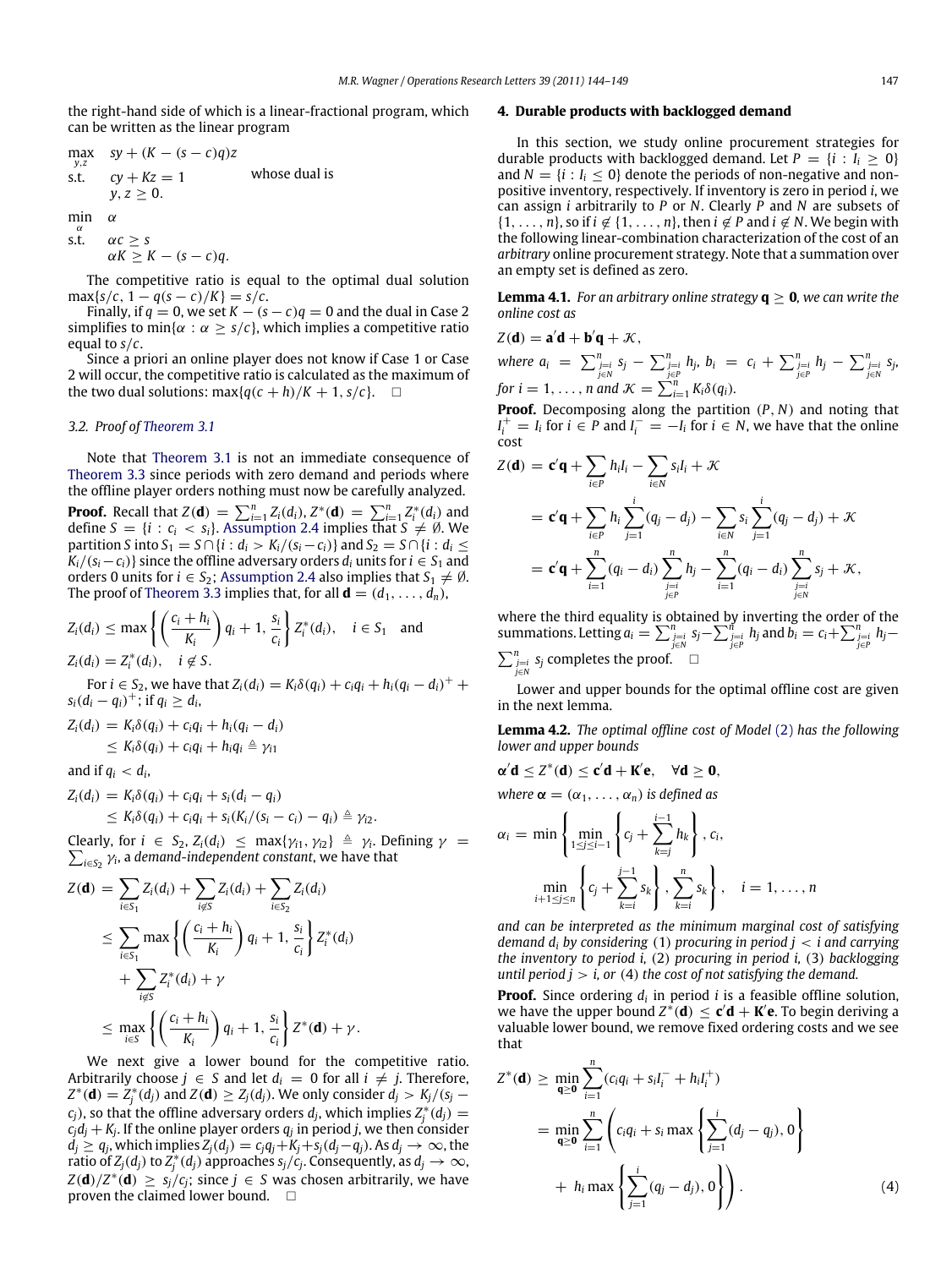By introducing additional variables  $p_i$ ,  $r_i \geq 0$ ,  $i = 1, \ldots, n$ , and noting that **s**,  $\mathbf{h} > 0$ , we rewrite the Lower Bound [\(4\)](#page-3-1) as the linear program

min  
\n*s*'**p** + **c**'**q** + **h**'**r**  
\ns.t. 
$$
p_i + \sum_{j=1}^i q_j = \sum_{j=1}^i d_j
$$
,  $i = 1, ..., n$   
\nor equivalently  
\n $r_i - \sum_{j=1}^i q_j = -\sum_{j=1}^i d_j$ ,  $i = 1, ..., n$   
\n**p**, **q**, **r**  $\ge 0$ 

$$
\min_{p,q,r} \quad s'p+c'q+h'r
$$

s.t. 
$$
p_1 + q_1 = d_1
$$
  
\n $p_i - p_{i-1} + q_i = d_i$ ,  $i = 2, ..., n$   
\n $r_1 - q_1 = -d_1$   
\n $r_i - r_{i-1} - q_i = -d_i$ ,  $i = 2, ..., n$   
\n**p, q, r \ge 0**.

Letting  $\gamma_i$ ,  $\beta_i$ ,  $i = 1, ..., n$ , be dual variables, the dual linear program can be written as

$$
\max_{\gamma, \beta} \quad (\gamma + \beta)' d
$$
\ns.t.  $\gamma_i \le s_i + \gamma_{i+1}, \quad i = 1, \dots, n-1$   
\n $\gamma_n \le s_n$   
\n $\beta_{i+1} \le h_i + \beta_i, \quad i = 1, \dots, n-1$   
\n $0 \le h_n + \beta_n$   
\n $\gamma_i + \beta_i \le c_i, \quad i = 1, \dots, n.$ 

Now, if  $\beta$  = **0**, the recursion  $\gamma_i$  = min{*c<sub>i</sub>*, *s<sub>i</sub>* +  $\gamma_{i+1}$ }, with base case  $\gamma_n = \min\{c_n, s_n\}$ , defines a feasible solution to the dual; note that  $\gamma_i = \min\{c_i, \min_{i+1 \leq j \leq n}\{c_j + \sum_{k=i}^{j-1} s_k\}, \sum_{k=i}^n s_k\}, i =$  $1, \ldots, n-1$  satisfies this recursion. Alternatively, if  $\gamma = 0$ , the recursion  $\beta_{i+1}$  = min{ $c_{i+1}$ ,  $h_i + \beta_i$ }, with base case  $\beta_1$  =  $c_1$ , defines another feasible solution to the dual; note that  $\beta_i$  =  $\min\{c_i, \, \min_{1\leq j\leq i-1}\{c_j+\sum_{k=j}^{i-1}h_k\}\},\ i=2,\ldots,n$  satisfies this latter recursion. Therefore, by weak duality, γ ′**d** and β ′ **d** (where γ and β are the solutions to the above recursions) are lower bounds for  $Z^*(\mathbf{d})$ . Consequently, defining  $\alpha_i = \min\{\gamma_i, \beta_i\}$ ,  $\pmb{\alpha}'\mathbf{d}$  is also a lower bound for  $Z^*(\mathbf{d})$ . □

We next derive the main structural results of this section. The first is a sufficient condition for the existence of a finite competitive ratio for an *arbitrary* online procurement strategy; this condition is subsequently applied to design a Make-to-Order strategy with a finite competitive ratio. The second structural result is a set of lower and upper bounds for the competitive ratio, if it exists. This result is subsequently applied to characterize the value of the competitive ratio of the aforementioned Make-to-Order strategy; when unit ordering cost and shortage parameters are identical over all periods, the lower and upper bounds coincide and we know the exact value of the competitive ratio for the Make-to-Order strategy. The following theorem is presented using the notation of [Lemma 4.1.](#page-3-2)

<span id="page-4-0"></span>**Theorem 4.3.** For an arbitrary online strategy  $q \ge 0$ ,  $b'q + K \le 0$ *is a sufficient condition for the existence of a finite strict competitive ratio. Furthermore, if a strict finite ratio* ρ *exists, it satisfies*

$$
\max\left\{\max_{1\leq i\leq n}\left\{\frac{a_i}{c_i}\right\},\frac{\mathbf{b}'\mathbf{q}+\mathcal{K}}{\mathbf{K}'\mathbf{e}}\right\}\leq \rho\leq \max_{1\leq i\leq n}\left\{\frac{a_i}{\alpha_i}\right\}.
$$

**Proof.** Utilizing the lower bound in [Lemma 4.2,](#page-3-3) [Lemma 4.1](#page-3-2) and [Assumption 2.3,](#page-1-5) an upper bound for the competitive ratio is

$$
\rho \leq \sup_{\substack{d \geq 0 \\ d \neq 0}} \left( \frac{a'd + b'q + \mathcal{K}}{\alpha' d} \right).
$$

As the supremum in the upper bound is a linear-fractional program, it is equivalent to the following linear program

$$
\begin{array}{ll}\n\max_{\mathbf{y},z} & \mathbf{a}'\mathbf{y} + (\mathbf{b}'\mathbf{q} + \mathcal{K})z \\
\text{s.t.} & \mathbf{\alpha}'\mathbf{y} = 1 \\
\mathbf{y} \ge \mathbf{0}, z \ge 0, \\
\min_{\beta} & \beta \\
\text{s.t.} & \beta\mathbf{\alpha} \ge \mathbf{a} \\
0 \ge \mathbf{b}'\mathbf{q} + \mathcal{K}.\n\end{array}
$$
\nwhere  $\mathbf{y} \ge \mathbf{0}$  and  $\mathbf{y} \ge \mathbf{0}$  and  $\mathbf{y} \ge \mathbf{0}$  and  $\mathbf{y} \ge \mathbf{0}$ .

Technically, the vectors **a** and **b** are functions of the data **q** and variables **d** via the induced partition (*P*, *N*), so the optimization problem is actually *not* a linear program. However, a formal Lagrangian (weak) duality analysis arrives at the same conclusion and, for simplicity, we abuse notation and present the analysis as if **a** and **b** were constant vectors.

If the dual is feasible, a finite upper bound exists, which implies that a finite competitive ratio exists. The dual is feasible when **, which implies that the competitive ratio is at most** the dual solution max<sub>1≤*i*≤*n*</sub>{ $a_i/a_i$ }. This proves the sufficiency of  **for a finite competitive ratio as well as the upper** bound.

We next repeat the above analysis with the upper bound from [Lemma 4.2](#page-3-3) and obtain the following lower bound for the competitive ratio

$$
\rho \geq \sup_{d \geq 0} \left( \frac{a'd + b'q + \mathcal{K}}{c'd + K'e} \right),
$$

which is equivalent to

max  
\n<sub>y,z</sub> 
$$
\mathbf{a}'\mathbf{y} + (\mathbf{b}'\mathbf{q} + \mathcal{K})z
$$
  
\ns.t.  $\mathbf{c}'\mathbf{y} + \mathbf{K}'\mathbf{e}z = 1$  whose dual is  
\n $\mathbf{y} \ge \mathbf{0}, z \ge 0$ ,  
\nmin  
\n $\beta$   
\ns.t.  $\beta \mathbf{c} > \mathbf{a}$ 

$$
\beta K' \mathbf{e} \geq \mathbf{b}' \mathbf{q} + \mathcal{K}.
$$

Finally, the optimal dual solution

$$
\beta = \max \left\{ \max_{1 \leq i \leq n} \left\{ \frac{a_i}{c_i} \right\}, \frac{\mathbf{b}'\mathbf{q} + \mathcal{K}}{\mathbf{K}'\mathbf{e}} \right\}
$$

is a lower bound for the competitive ratio.  $\square$ 

# *4.1. Example: Make-to-Order policy*

Next, we utilize the structural result in [Theorem 4.3](#page-4-0) to design a Make-to-Order procurement strategy; note that other strategies may be designed and this section simply serves as an illustration of how to apply the structural results. In particular, we base our design on the *sufficient* condition  $\mathbf{b}'\mathbf{q} + \mathcal{K} \leq 0$ , which leads naturally to a ''backlog-up-to'' policy. This strategy will avoid holding any inventory and will determine the best times to fulfill backlogged customer orders. For example, in Internet retailing, this model can determine the best time to fulfill orders received throughout the day or week.

Note that, since the strategy is online, the traditional offline constraint  $I_n = 0$  is impossible to add to the strategy, since *n* is unknown. Therefore, it is possible that some demand at the end of the planning horizon will not be met. However, as can be seen in a single-period model, it is sometimes optimal to not serve all demand.

#### <span id="page-4-1"></span>**Theorem 4.4.** *In period i,*

(1) If 
$$
c_i \geq s_i
$$
, order  $q_i = 0$  units.